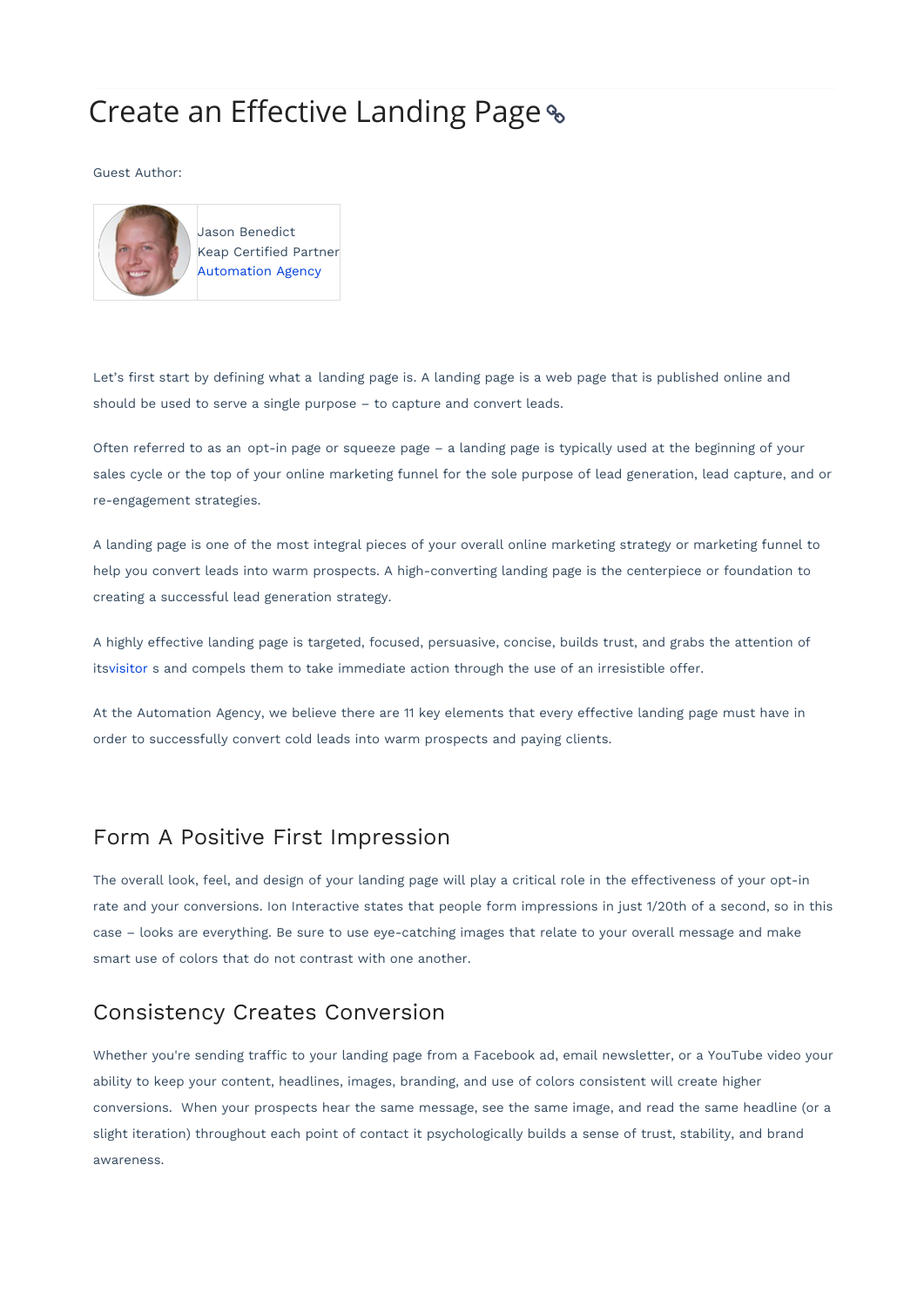# Align Your Core Offer With Your Audience

Creating a landing page about your favorite cat video on YouTube and sending an email blast to your list of dog lovers won't yield promising results. Regardless of how cute your cat video is or how stunning your landing page may be – you absolutely must align your core offer with your audience. One of the most important elements of conversion and optimization is ensuring your product or offering properly aligns with your prospects needs, challenges, interests and or behaviors.

# Create A Compelling Offer

A compelling offer with a singular focus is the cornerstone to every successful landing page. And every successful landing page has a compelling offer that directly meets the needs of its intended audience or solves a particular problem. An offer is also sometimes referred to as a lead magnet, which can help increase your opt-in conversions. A lead magnet can be something as simple as an email newsletter, coupon, eBook, webinar, video training series, etc. It's basically a free gift that you offer in exchange for their email opt-in.

# Killer Headlines Command Attention

The headline of your landing page is typically the first thing visitors will see, so making a killer headline that captivates your audience's attention is a must. Be sure to carry the overall message of your ad copy headline into your landing page copy. This will ensure you're commanding your visitors' attention while continuing to instill trust that you are the expert and authority on the subject matter.

#### Remove All Exit Opportunities

One of the biggest mistakes we see across numerous ad campaigns is when an advertiser chooses to direct paid traffic to their website or a landing page that is hosted on their website with all of the navigation options still intact (Home Page, About Us, Products, Pricing, Etc.). A landing page should serve a single purpose and that is to get your visitors to submit their information through the opt-in form in exchange for your core offer. Landing page visitors should not have the option to click other pages, review other offers, or navigate away from your primary opt-in page.

#### Create A Clear Call-To-Action

Every effective landing page has a clear and singular call-to-action (CTA). A call-to-action on a landing page is typically created by the use of a button or opt-in form. A few examples would be: Apply Now, Sign Up, Download Now, Call Now, Buy Now, etc. A visitor to your landing page should know exactly what they are going to get when they take action. If you have too many calls to action or you don't deliver on your promise this can drastically reduce your conversions while also leaving landing page visitors with a distasteful impression of you and your brand.

# Use A Mobile Responsive Design

According to comScore, 65% of all digital media is consumed on mobile devices. Smartphones alone have contributed to more than 90 percent of the total increase in minutes spent on digital media since 2013 and now